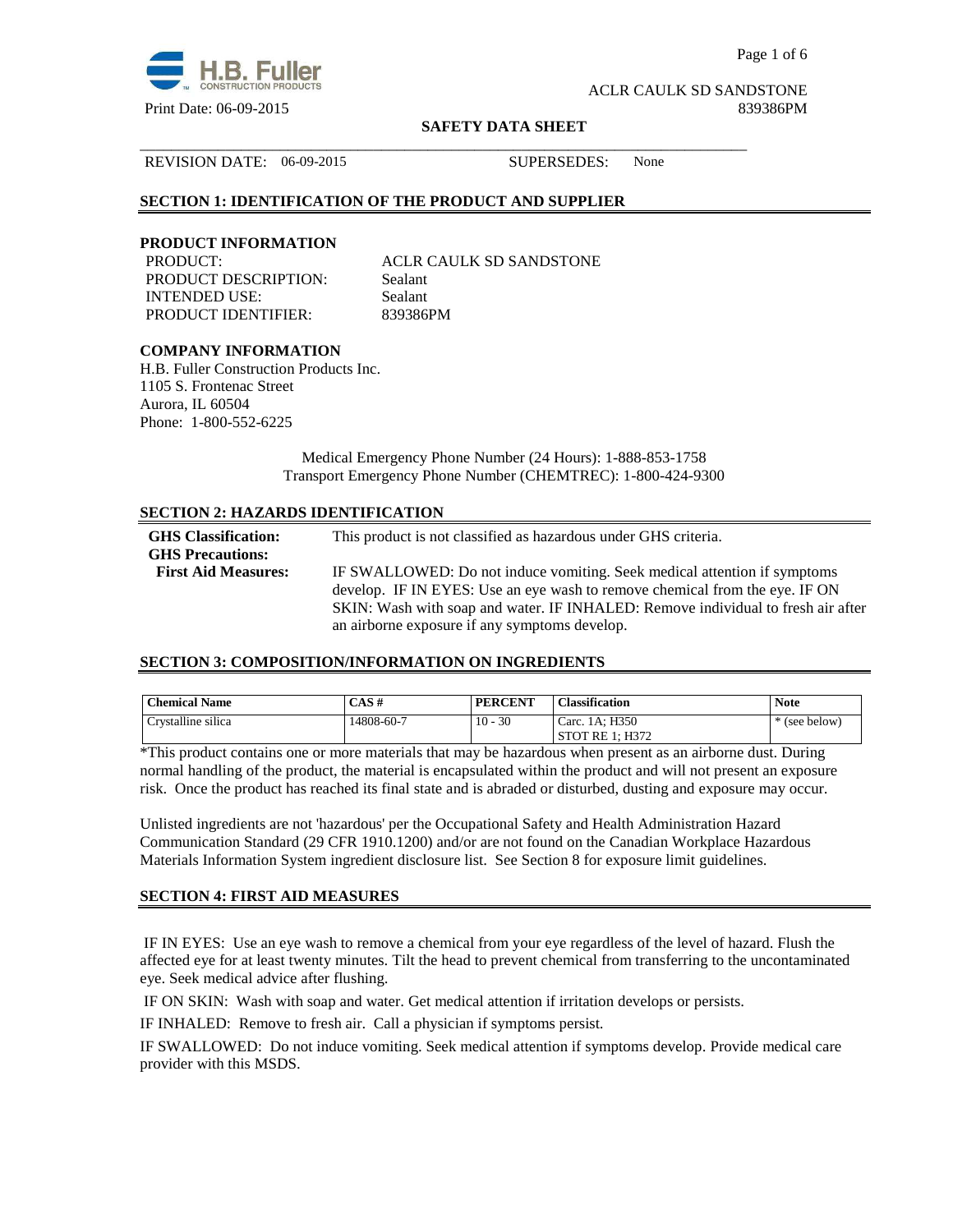

#### ACLR CAULK SD SANDSTONE Print Date: 06-09-2015 839386PM

**SAFETY DATA SHEET**

\_\_\_\_\_\_\_\_\_\_\_\_\_\_\_\_\_\_\_\_\_\_\_\_\_\_\_\_\_\_\_\_\_\_\_\_\_\_\_\_\_\_\_\_\_\_\_\_\_\_\_\_\_\_\_\_\_\_\_\_\_\_\_\_\_\_\_\_\_\_\_\_\_\_\_\_\_\_

# **SECTION 5: FIRE FIGHTING MEASURES**

| EXTINGUISHING MEDIA:                          | Use water spray, foam, dry chemical or carbon dioxide.          |
|-----------------------------------------------|-----------------------------------------------------------------|
| UNUSUAL FIRE AND EXPLOSION HAZARDS:           | There is a possibility of pressure buildup in closed containers |
|                                               | when heated. Water spray may be used to cool the containers.    |
| SPECIAL FIRE FIGHTING INSTRUCTIONS:           | Persons exposed to products of combustion should wear self-     |
|                                               | contained breathing apparatus and full protective equipment.    |
| <b>HAZARDOUS COMBUSTION PRODUCTS:</b>         | Carbon dioxide, Carbon monoxide                                 |
|                                               |                                                                 |
| <b>SECTION 6: ACCIDENTAL RELEASE MEASURES</b> |                                                                 |

| <b>SPECIAL PROTECTION:</b>   | No adverse health effects expected from the clean-up of spilled material.<br>Follow personal protective equipment recommendations found in<br>Section 8 of this MSDS.  |
|------------------------------|------------------------------------------------------------------------------------------------------------------------------------------------------------------------|
| <b>METHODS FOR CLEAN-UP:</b> | Avoid creating dusts. Cover material with absorbent and moisten and<br>collect for disposal.                                                                           |
|                              | Dike if necessary, contain spill with inert absorbent and transfer to<br>containers for disposal. Keep spilled product out of sewers, watersheds,<br>or water systems. |

Transport Emergency Phone Number (CHEMTREC): 1-800-424-9300

# **SECTION 7: HANDLING AND STORAGE**

Handling: No special handling instructions due to toxicity. Avoid breathing material.

Storage: Store in a cool, dry place.Protect from freezing Consult the Technical Data Sheet for specific storage instructions.

#### **SECTION 8: EXPOSURE CONTROLS/PERSONAL PROTECTION**

# **EXPOSURE LIMITS:**

| <b>Chemical Name</b> | <b>Note</b>        | <b>ACGIH EXPOSURE LIMITS</b>            | <b>OSHA PEL</b>                                                                                                                                    |
|----------------------|--------------------|-----------------------------------------|----------------------------------------------------------------------------------------------------------------------------------------------------|
| Calcium carbonate    | $*$ (see<br>below) | No data available.                      | 15 mg/m3 TWA (total dust); 5 mg/m3 TWA<br>(respirable fraction)                                                                                    |
| Crystalline silica   | $*$ (see<br>below) | $0.025$ mg/m3 TWA (respirable fraction) | $((250)/(%SiO2 + 5)$ mppcf TWA<br>(respirable)); $((10)/(%SiO2 + 2)$ mg/m3<br>TWA (respirable)); $((30)/(%SiO2 + 2))$<br>$mg/m3$ TWA (total dust)) |

\*This product contains one or more materials that may be hazardous when present as an airborne dust. During normal handling of the product, the material is encapsulated within the product and will not present an exposure risk. Once the product has reached its final state and is abraded or disturbed, dusting and exposure may occur.

# **ENGINEERING CONTROL METHODS:**

| Use local exhaust ventilation or other engineering controls to                                       |
|------------------------------------------------------------------------------------------------------|
| minimize exposures.                                                                                  |
| Wear safety glasses when handling this product.                                                      |
| Not normally required. Wear chemically resistant gloves to prevent<br>prolonged or repeated contact. |
|                                                                                                      |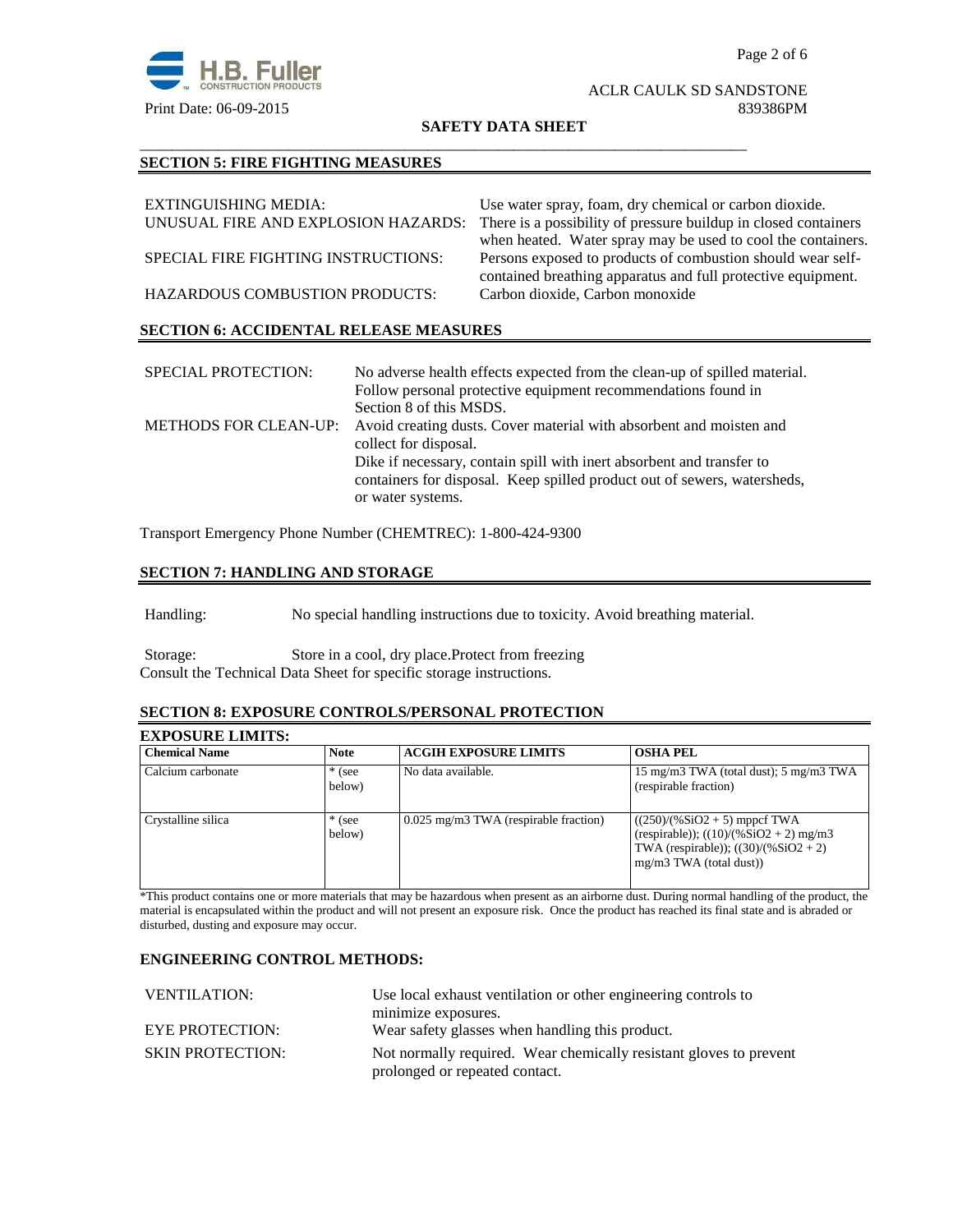Page 3 of 6



ACLR CAULK SD SANDSTONE Print Date: 06-09-2015 839386PM

# **SAFETY DATA SHEET**

| GLOVES:                        | Not normally required. Use nitrile gloves if conditions warrant.                                                                                                                                                                                                                                                                                                                                    |
|--------------------------------|-----------------------------------------------------------------------------------------------------------------------------------------------------------------------------------------------------------------------------------------------------------------------------------------------------------------------------------------------------------------------------------------------------|
| <b>RESPIRATORY PROTECTION:</b> | Respiratory protection may be required to avoid over exposure when<br>handling this product. Use a respirator if general room ventilation is<br>not available or sufficient to eliminate symptoms. NIOSH approved<br>air purifying respirator with dust/mist filter.<br>Respirators should be selected by and used following requirements<br>found in OSHA's respirator standard (29 CFR 1910.134). |

# **SECTION 9: PHYSICAL AND CHEMICAL PROPERTIES**

| PHYSICAL STATE:                                | Semi-solid                   |
|------------------------------------------------|------------------------------|
| COLOR:                                         | Beige                        |
| ODOR:                                          | Neutral                      |
| <b>ODOR THRESHOLD:</b>                         | Not established              |
| pH:                                            | 7.4                          |
| FREEZING/MELTING POINT (deg. C):               | Not established              |
| <b>BOILING POINT</b> (deg. C):                 | Not established              |
| <b>FLASH POINT:</b>                            | Non flammable                |
| EVAPORATION RATE:                              | Not established              |
| FLAMMABILITY:                                  | Not a flammable solid or gas |
| UPPER EXPLOSIVE LIMIT (% in air):              | Not established              |
| LOWER EXPLOSIVE LIMIT (% in air):              | Not established              |
| VAPOR PRESSURE (mm Hg):                        | Not established              |
| <b>VAPOR DENSITY:</b>                          | Not established              |
| WEIGHT PER GALLON (lbs.):                      | 13.25                        |
| <b>SPECIFIC GRAVITY:</b>                       | 1.590                        |
| <b>SOLUBILITY:</b>                             | Not established              |
| <b>OCTANOL/WATER COEFFICIENT:</b>              | Not established              |
| <b>AUTOIGNITION TEMPERATURE:</b>               | Not established              |
| DECOMPOSITION TEMPERATURE:                     | Not established              |
| VISCOSITY:                                     | No data available.           |
| SOLIDS (% by weight):                          | 81.2                         |
| VOC, weight percent                            | 0.60                         |
| VOC, U.S. EPA Method 24, less water and exempt | 12g/liter of material        |
| solvents (theoretically determined)            |                              |

# **SECTION 10: STABILITY AND REACTIVITY**

| STABILITY:                                                        | Stable under normal conditions. |
|-------------------------------------------------------------------|---------------------------------|
| CHEMICAL INCOMPATIBILITY:                                         | Not established                 |
| HAZARDOUS POLYMERIZATION:                                         | Will not occur.                 |
| HAZARDOUS DECOMPOSITION PRODUCTS: Carbon monoxide, carbon dioxide |                                 |

# **SECTION 11: TOXICOLOGICAL INFORMATION**

| Component Toxicity / Toxicology Data: |                           |  |
|---------------------------------------|---------------------------|--|
| <b>COMPONENT NAME</b>                 | <b>LD50/LC50</b>          |  |
| Calcium carbonate                     | ORAL LD50 RAT 6,450 MG/KG |  |
| Crystalline silica                    | ORAL LD50 RAT 500 MG/KG   |  |
| Water                                 | ORAL LD50 RAT > 90 ML/KG  |  |

# **Component Toxicity / Toxicology Data:**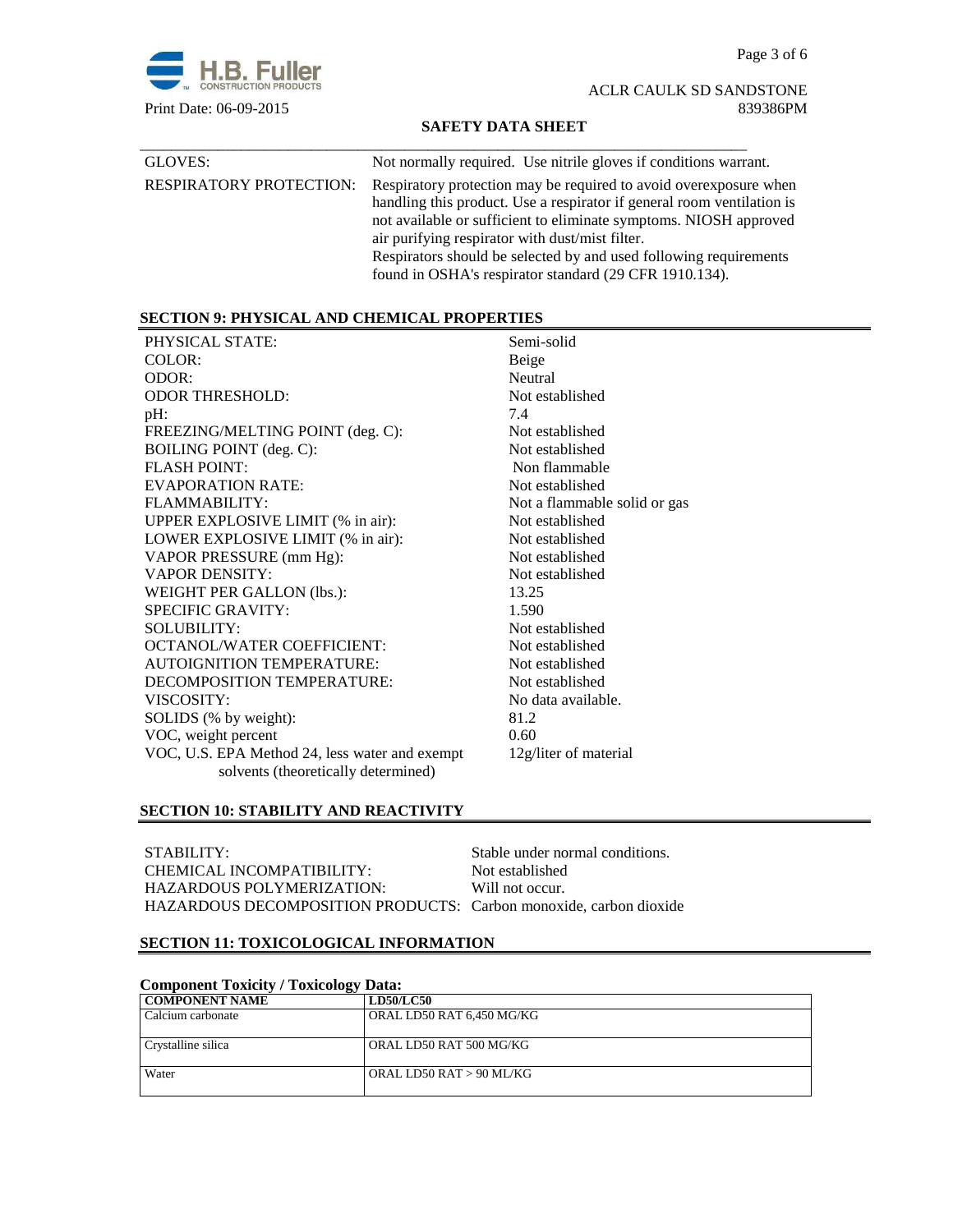

# ACLR CAULK SD SANDSTONE Print Date: 06-09-2015 839386PM

# **SAFETY DATA SHEET**

# **This product is a mixture. Unless noted, the information below is based on components.**

\_\_\_\_\_\_\_\_\_\_\_\_\_\_\_\_\_\_\_\_\_\_\_\_\_\_\_\_\_\_\_\_\_\_\_\_\_\_\_\_\_\_\_\_\_\_\_\_\_\_\_\_\_\_\_\_\_\_\_\_\_\_\_\_\_\_\_\_\_\_\_\_\_\_\_\_\_\_

Skin corrosion / irritation: Can cause minor skin irritation, defatting, and dermatitis.

Serious eye damage / irritation :Can cause minor irritation, tearing and reddening.

Respiratory / skin sensitization: No data available.

Germ cell mutagenicity: No data available.

Carcinogenicity: Contains a material that may cause cancer.

Reproductive toxicity: No data available.

Specific target organ toxicity-single exposure:No data available.

Respiratory irritation / Narcotic effects: No data available.

Specific target organ toxicity-repeated exposure:No data available.

Target organs potentially affected by exposure: Lungs

Aspiration hazard: No data available.

Medical Conditions Aggravated by Exposure: Lung disease

# **SECTION 12: ECOLOGICAL INFORMATION**

OVERVIEW: No ecological information available for this product. MOBILITY: No data available. PERSISTENCE: No data available. BIOACCUMULATION: No data available.

**This product has not been tested for ecological effects. Relevant information for components is listed below:** 

| Component:         | <b>Ecotoxicity values:</b>       |
|--------------------|----------------------------------|
| No data available. | <b>Acute Toxicity (Fish):</b>    |
|                    | <b>Acute Toxicity (Daphnia):</b> |
|                    | <b>Acute Toxicity (Algae):</b>   |

# **SECTION 13: DISPOSAL CONSIDERATIONS**

To the best of our knowledge, this product does not meet the definition of hazardous waste under the U.S. EPA Hazardous Waste Regulations 40 CFR 261. Solidify and dispose of in an approved landfill. Consult state, local or provincial authorities for more restrictive requirements.

# **SECTION 14: TRANSPORT INFORMATION**

Consult Bill of Lading for transportation information.

| US DOT: | <b>NOT REGULATED</b> |
|---------|----------------------|
| IATA:   | <b>NOT REGULATED</b> |

# **SECTION 15: REGULATORY INFORMATION**

# **INVENTORY STATUS**

| U.S. EPA TSCA:     | This product is in compliance with the Toxic Substances Control Act's |  |
|--------------------|-----------------------------------------------------------------------|--|
|                    | Inventory requirements.                                               |  |
| CANADIAN CEPA DSL: | The components of this product are included on the DSL or are exempt  |  |
|                    | from DSL requirements.                                                |  |
| EUROPEAN REACH:    | As a result of the introduction of REACH into Europe, this product    |  |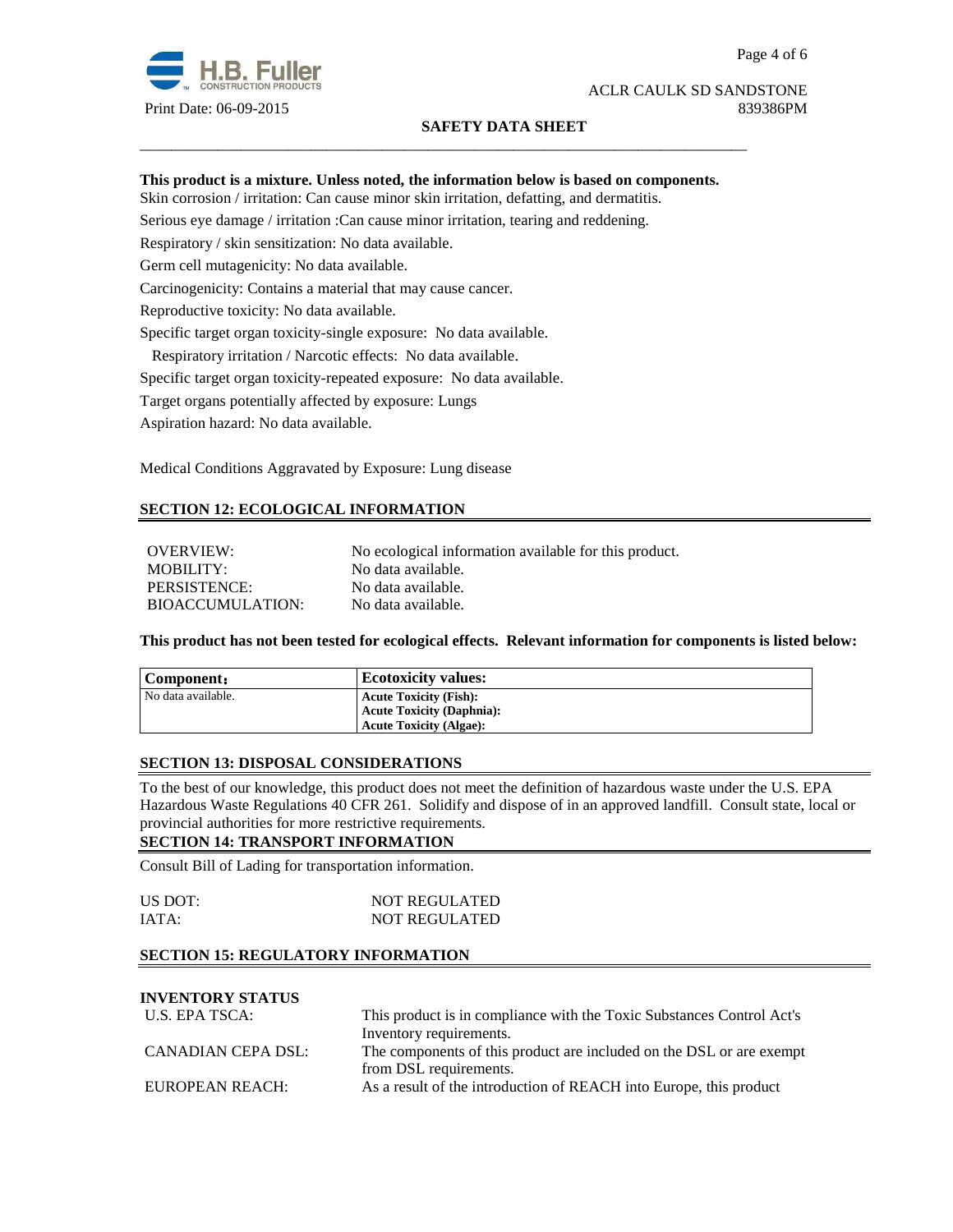

Page 5 of 6

#### ACLR CAULK SD SANDSTONE Print Date: 06-09-2015 839386PM

# **SAFETY DATA SHEET**

cannot be imported into Europe unless the REACH requirements are met.

AUSTRALIA AICS: This product is in compliance with the Australian Inventory of Chemical Substances requirements.

If you need more information about the inventory status of this product call 651-236-5858.

\_\_\_\_\_\_\_\_\_\_\_\_\_\_\_\_\_\_\_\_\_\_\_\_\_\_\_\_\_\_\_\_\_\_\_\_\_\_\_\_\_\_\_\_\_\_\_\_\_\_\_\_\_\_\_\_\_\_\_\_\_\_\_\_\_\_\_\_\_\_\_\_\_\_\_\_\_\_

This product may contain chemical substances that are regulated for export by various government agencies (such as the Environmental Protection Agency, the Bureau of Industry and Security, or the Drug Enforcement Administration, among others). Before exporting this product from the USA or Canada, we recommend you contact us at reg.request@hbfuller.com to request an export review.

#### FEDERAL REPORTING

EPA SARA Title III Section 313

Unless listed below, this product does not contain toxic chemical(s) subject to the reporting requirements of section 313 of Title III of the Superfund Amendments and Reauthorization Act of 1986 (SARA) and 40 CFR part 372. EPA has advised that when a percentage range is listed the midpoint may be used to fulfill reporting obligations. **Chemical Name**  $\qquad \qquad$   $\qquad \qquad$   $\qquad \qquad$   $\qquad \qquad$   $\qquad \qquad$   $\qquad \qquad$   $\qquad \qquad$   $\qquad \qquad$   $\qquad \qquad$   $\qquad \qquad$   $\qquad \qquad$   $\qquad \qquad$   $\qquad \qquad$   $\qquad \qquad$   $\qquad \qquad$   $\qquad \qquad$   $\qquad \qquad$   $\qquad \qquad$   $\qquad \qquad$   $\qquad \qquad$   $\qquad \qquad$   $\qquad \qquad$   $\qquad \qquad$ 

#### STATE REPORTING

Proposition 65, The Safe Drinking Water and Toxic Enforcement Act of 1986:

Unless listed below, this product does not contain known levels of any chemical known to the State of California to cause cancer or reproductive harm.

| <b>Chemical Name/List</b> |                       | CAS           | Percent        |
|---------------------------|-----------------------|---------------|----------------|
| Ouartz                    | (Carcinogen)          | 14808-60-7    | $10 - 30$      |
| Titanium dioxide          | (Carcinogen)          | 13463-67-7    | $0.01 - 0.1$   |
| Carbon black              | (Carcinogen)          | 1333-86-4     | $0.001 - 0.01$ |
| Ethyl acrylate            | (Carcinogen)          | 140-88-5      | $< 10$ ppm     |
| Methanol                  | (Developmental toxin) | $67 - 56 - 1$ | $< 10$ ppm     |

# **Substances of Very High Concern (SVHC) Content:**

Unless listed below, this product does not contain SVHC's. tert-Octylphenol, ethoxylated

# **SECTION 16: OTHER INFORMATION**

SDS VERSION DATE: 06-09-2015

This Safety Data Sheet is prepared to comply with the United States Occupational Safety and Health Administration (OSHA) Hazard Communication Standard (29 CFR 1910.1200) and the Canadian Workplace Hazardous Materials Information System (WHMIS).

HMIS RATING: HEALTH -- 0 FLAMMABILITY -- 0 REACTIVITY -- 0 See SECTION 8: EXPOSURE CONTROLS/PERSONAL PROTECTION for personal protective equipment recommendations.

Prepared by: The Global Regulatory Department Phone: 651-236-5842

The information and recommendations set forth herein are believed to be accurate. Because some of the information is derived from information provided to H.B. Fuller Construction Products, Inc. from its suppliers, and because H.B. Fuller Construction Products, Inc. has no control over the conditions of handling and use, H.B. Fuller Construction Products, Inc. makes no warranty, expressed or implied, regarding the accuracy of the data or the results to be